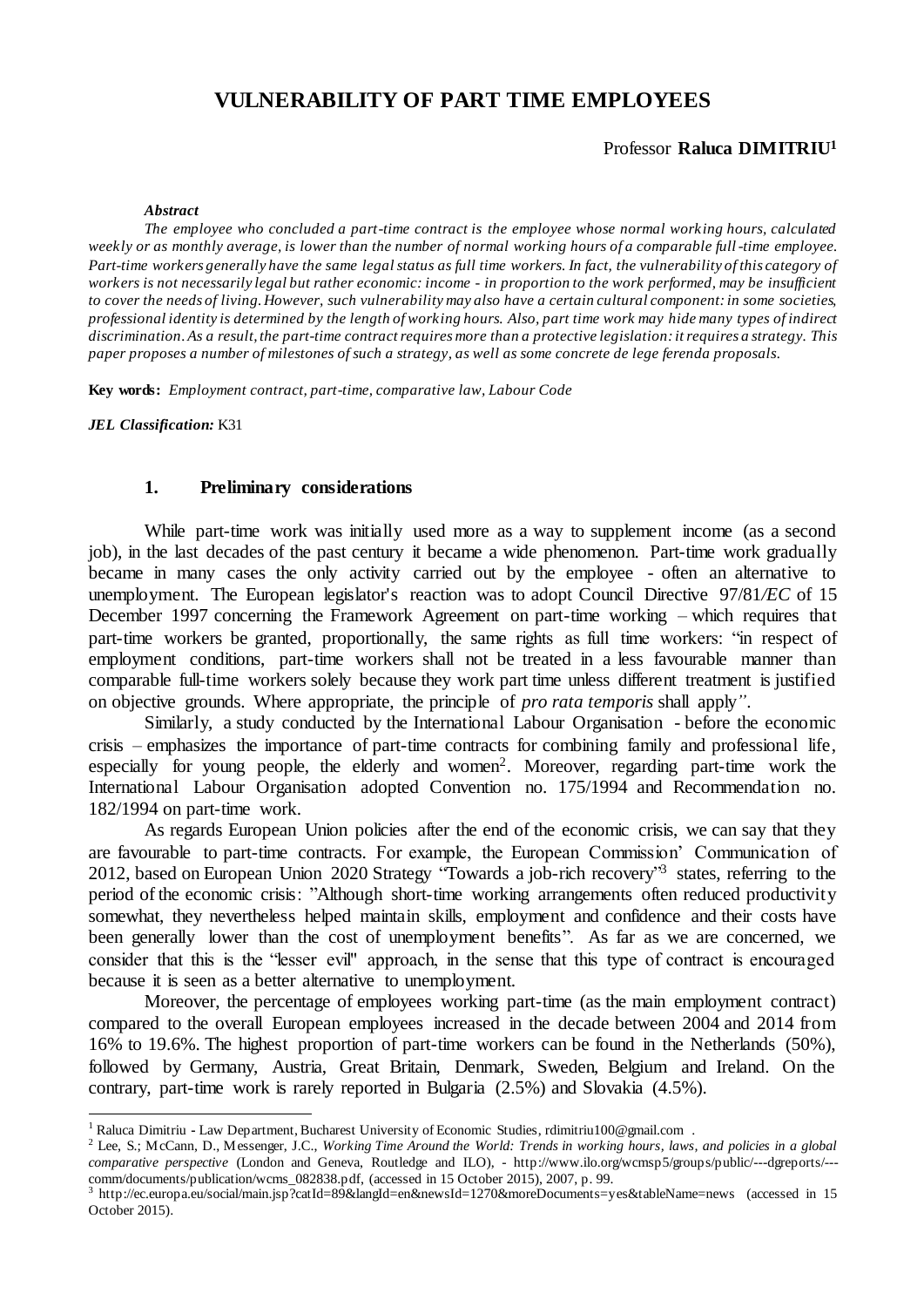During the decade 2004 – 2014, Romania reported almost constant data, ranging from 8,8 to 9,1% of part time contracts<sup>4</sup>.

# **2. Vulnerability indicators**

Part-time workers generally have the same legal status as full time workers. In fact, the vulnerability of this category of workers is not necessarily legal but rather economic: income - in proportion to the work performed, may be insufficient to cover the needs of living. However, it also has a certain cultural component: in some societies, professional identity is determined by the length of working hours, while in others it is independent of it<sup>5</sup>. The more socially desirable a long duration of the working day is considered, the more disadvantageous social position part-time workers will have.

But not any kind of part-time contract is relevant - as a-typical form of work. The crucial distinction here is between:

(a) Voluntary part-time work, an expression of free choice. In this case, the part-time contract is for example a form of reconciling work and family life, a free expression of the will that does not raise any special concerns regarding protection;

(b) Involuntary part-time work<sup> $6$ </sup>, an agreement that is a compromise for the worker who failed to get a full-time job. In this case, it is not the option of the employee to conclude such a contract, but only a solution (temporary, as intended) due to the lack of jobs<sup>7</sup>.

That is why a number of additional indicators were needed, focusing on the motivation for choosing such a contract: is it a free choice or is it determined by circumstances beyond the control of the worker? Statistics show that for example in 2014, over a quarter (27.1%) of the number of people working part-time in the European Union declared themselves available to work more hours than currently working, being considered **underemployed**<sup>8</sup> .

Faced with these statistical realities the question arises as to whether European policies aimed at encouraging part-time contracts are truly intended to protect the interests of workers and promote the declared need to "reconcile professional and personal interests". If these contracts are transient in a worker's career, what trend do they express? **Are they milestones on the road to full-time employment or to unemployment?**

Additionally, underemployment is not only about the actual number of hours worked, but it is also related to the overall feeling of dissatisfaction with the work performed. Part-time workers seldom get management positions, having little chances for promotion, or carry out activities that are bellow their actual level of qualification<sup>9</sup>. Lower odds of promotion of part-time workers in Romania are likely to be also influenced by the legal prohibition for them to work overtime (part-time workers

 $\overline{4}$ <sup>4</sup> European Labour Force Survey, http://ec.europa.eu/eurostat/statistics-explained/index.php/Employment\_statistics#Parttime\_and\_fixed-term\_contracts

<sup>5</sup> For a discussion on the differences between France and the United States in this regard, see Sandor, E., *Part-time work in Europe. European Company Survey*, European Foundation for the Improvement of Living and Working Conditions, Publications Office of the European Union, Luxembourg, 2011, p. 13 and 25.

<sup>&</sup>lt;sup>6</sup> The concept is defined as representing those contracts concluded by the employees who, if they had the opportunity, would have chosen full time employment. The criterion is rather subjective and statistical data are an approximation. The concept of "underemployment" is also used to mean hiring a person for a number of hours less than what they would have liked and are available to work. For the distinction voluntary/involuntary work, see also I.T. Ştefănescu, *Tratat teoretic și practic de drept al muncii [Theoretical and practical treatise on labour law],* Universul Juridic, Bucharest, 2014, p. 536.

<sup>&</sup>lt;sup>7</sup> For example, the data released by OECD reveals that in the year 2013, 28.8% of French part-time workers would have actually preferred a full-time contract. In Germany, the percentage is only 12.6%, while in Greece the percentage of involuntary part-time work went up to 41.8%, in Portugal to 42.6% and in Italy to 43.5%. http://stats.oecd.org/Index.aspx?DataSetCode=INVPT\_I, (accessed in 15 October 2015).

<sup>&</sup>lt;sup>8</sup> To note here that in addition to part-time employees there are other categories of underemployed (available to work more). One example is workers on zero hours contracts, providing work only at the request of the employer, and which, lacking any guarantee for such a request - and therefore income - are in a position that is even more susceptible to economic insecurity than part-time employees (the latter having though the certainty of a number of hours per month, hence a certain income).

<sup>&</sup>lt;sup>9</sup> For example, in Great Britain, 51% of the employees (women and men) hired part time said that the work performed is bellow their full potential. Sandor, E., *op. cit.,* p. 7.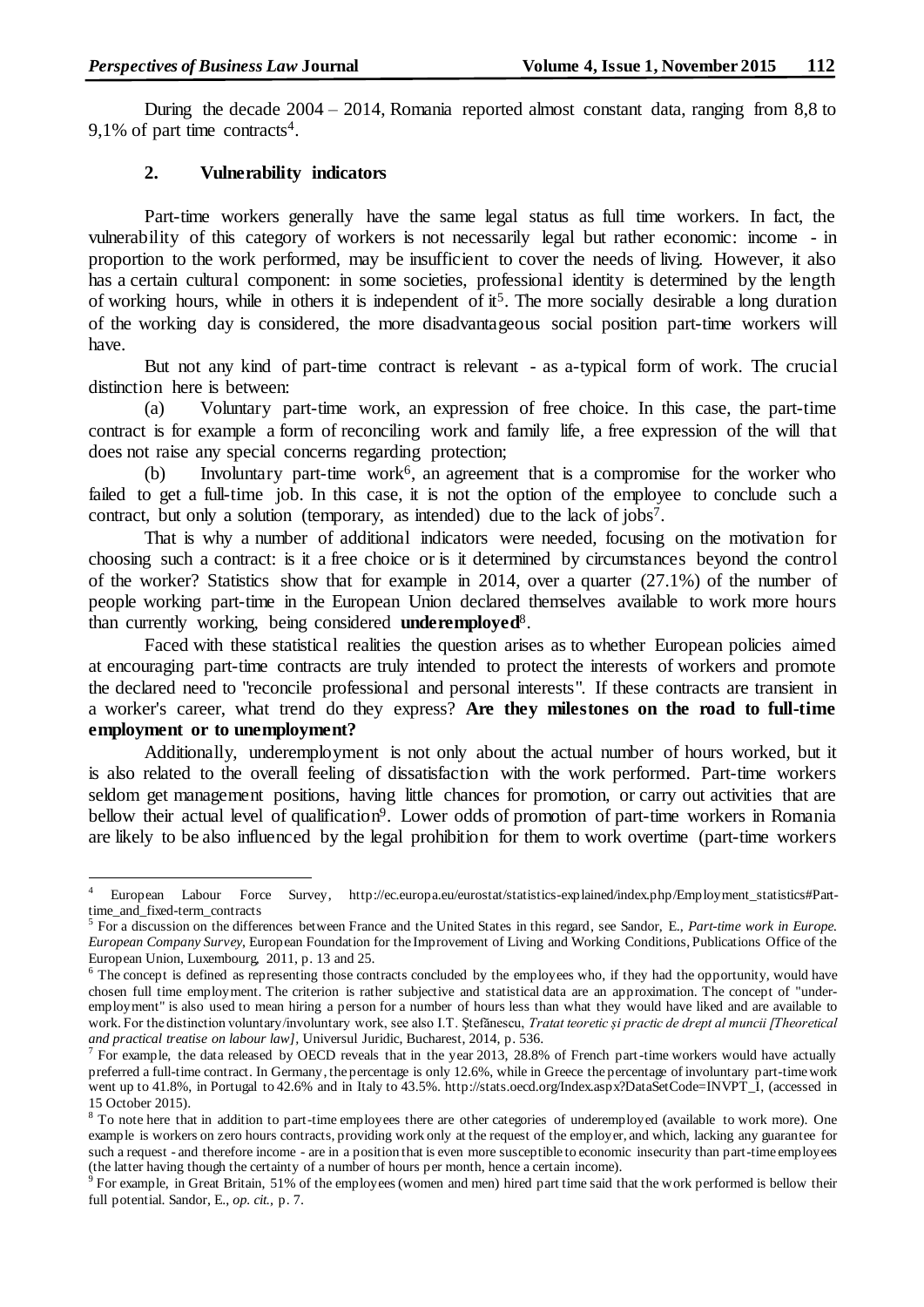being thus unable to take part alongside their full-time colleagues in the effort to overcome difficult moments for the company).

Such a distinction can be correlated with the one between part-time employment contracts with a marginal character and those with a substantial nature. This classification covers not only the number of hours worked, in absolute terms, but also how the worker subjectively relates to these hours: treating them as the main activity or as a financial supplement and an activity that is complementary to - for example - that of caring for their own household? Another indicator that is used in this area is the percentage of part-time contracts which are maintained under the same conditions, in the following year. If this percentage is small, it can mean two things:

a) on the one hand, the employee did not want part-time work and, as soon as another opportunity became available, he took full-time employment;

b) that during the economic crisis, part-time employees (often women, young people or immigrants) face redundancy in greater measure than standard employees.

**This brings us to the core of the vulnerability of part-time workers.** Discrimination against them, otherwise prohibited by Directive 97/81, often obscures discrimination on other criteria, because part-time employees are often women, young people, persons with disabilities, and other people on the margins of the labour market that would accept any contract to avoid unemployment.

However, quantitative aspects have their own importance. Thus, some legal systems introduce a new distinction, according to the fraction of the working time. For example, in the German system, activities of short duration ("mini-jobs") that lead to an income of less than 400 euros per month have distinct regulations. A working week of less than 10 hours is included in this category of non-standard contracts (*Geringfügige Beschäftigung)*. These workers operate mainly in agriculture, food and health industries and are not generally covered by collective labour agreements. Among all categories of employees working part-time, this category (comprising 65% women) is deemed to require the most attention because of the risk of precarious employment and decreased social security. The same system of "mini-jobs" can be found in Slovenia, where the law defines them in relation to the number of working hours (up to 40 per month) and the salary (maximum 50% of the minimum wage).

The quantitative aspect of part-time contracts opens the door to other potential discrimination. Would it be possible to argue that Directive 97/81 prohibits discrimination not only between parttime workers and those employed full-time, **but also between employees with a smaller fraction of working time and those with a higher fraction?**

One such problem arose in Case C-393/10 Dermond Patrik O'Brien<sup>10</sup>, the Court of Justice of the European Union being faced with the question: is national law stopped by the Directive from achieving a distinction

a) between full time workers and part-time workers or/and

 $\overline{a}$ 

b) between different categories of part-time workers, regarding the right to pension?

In the case, Mr. O'Brien was hired to work a minimum of 15 days per year, the employer having the possibility to request more, if necessary. However, this contract had not generated pension rights, according to national law, which otherwise were recognized to part-time employees hired to provide a minimum number of weekly hours. The solution of the Court was rather ambiguous; it confined itself to reiterate that any difference in treatment must be justified by objective reasons, which is to be assessed by the national court.

The margin of freedom enjoyed by the national legislator appears to be large, being able to assess the limit beyond which the fraction of the time is enough to justify the application of a particular legal regime. Moreover, according to art. 2 (2) of the Directive, member states may, for objective reasons, exclude entirely or partly from the terms of the agreement part-time workers who work on a casual basis.

<sup>10</sup>http://curia.europa.eu/juris/document/document.jsf?text=&docid=119901&pageIndex=0&doclang=RO&mode=lst&dir=&occ=first &part=1&cid=459605 (accessed in 15 October 2015).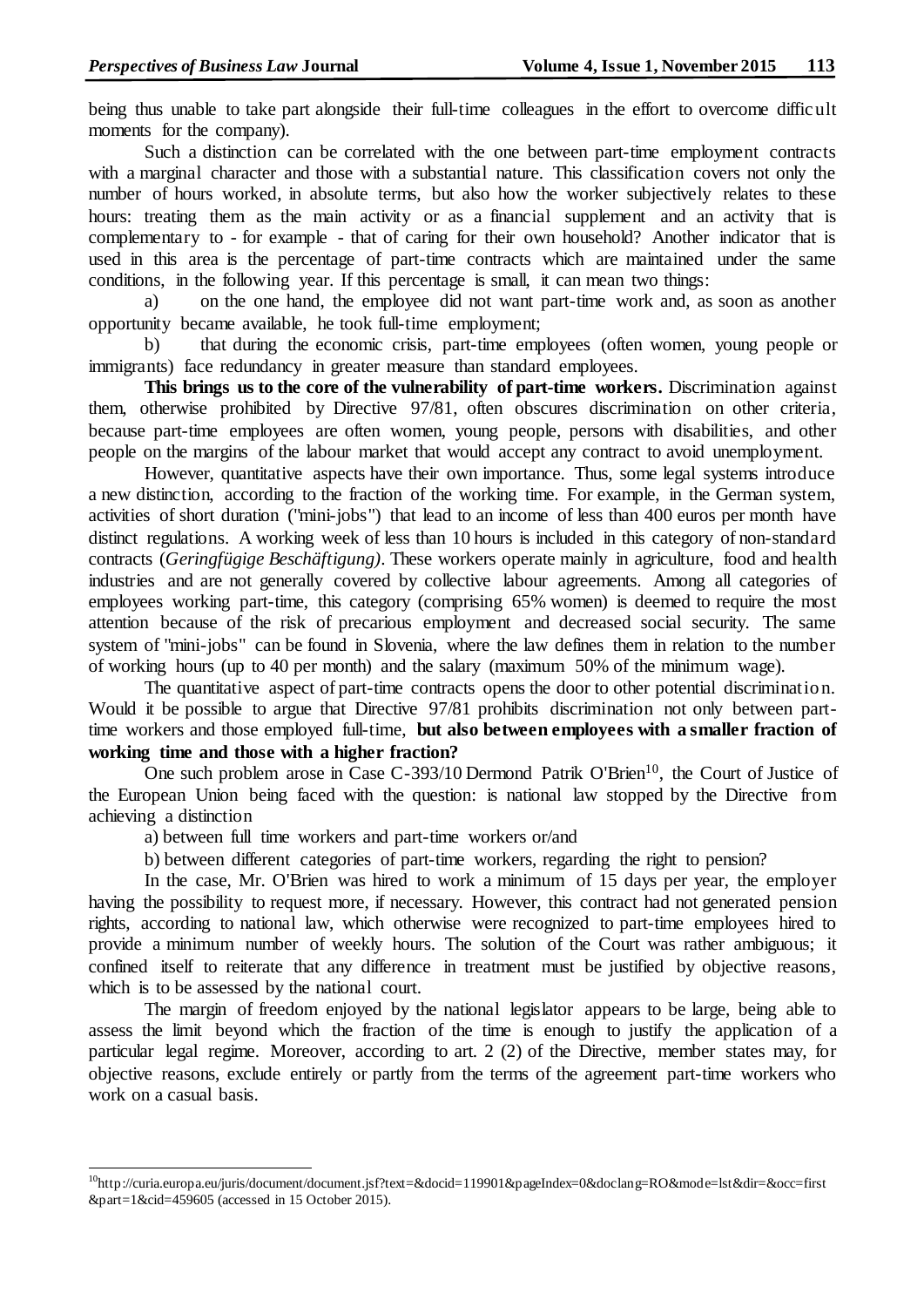# **3. Regulation of the part-time contract in Romanian law**

The employee who concluded a part-time contract<sup>11</sup> is the employee whose normal working hours, calculated weekly or as monthly average, is lower than the number of normal working hours of a comparable full-time employee. The comparable employee is the full-time employee in the same establishment, having the same type of individual employment contract, providing the same or a similar activity to that of the worker hired with part-time individual employment contract, taking into account other considerations as well, such as seniority and qualification/vocational skills. If there is no comparable employee in the same establishment, then the provisions of the applicable collective labour agreement or, in the absence of such an agreement, legal regulations in the field are considered.

The Labour Code no longer contains a minimum number of working hours, employee status being determined by other criteria, independent of the actual working time, such as the dependent nature of the work performed by the employee and the continuity of this work<sup>12</sup>.

On the contrary, other legal systems include such minimum thresholds. For instance, Belgian law provides that the employment contract may be concluded with a number of hours that may not be less than 1/3 of the weekly working hours of an employee working full time, belonging to the same professional category. In addition, as a rule, no period may be less than 3 hours, although special laws provide exceptions<sup>13</sup>.

Performing work for a shorter period than 8 hours per day or 40 hours per week leads to the applicability of a legal regime of employees different in many respects. Without making a thorough analysis of this type of contract, we note, however, that employees with part-time employment contracts have two categories of rights:

Rights deriving from their status of being an employee, which are not subject to proportionality<sup>14</sup>;

- Rights that are granted in proportion to the actual working time<sup>15</sup>.

From the perspective of identifying trends to increase flexibility of employment relationships, the provision contained in article 107 of the Labour Code should be emphasized. It requires the employer, as far as possible, to take into account the requests of employees to be transferred from a full-time job to a part-time one or from a part-time job to full-time employment or to increase their working time, should such an opportunity arise. This provision is consistent with that contained in art. 18<sup>16</sup> of Recommendation no. 182/1994 of the International Labour Organisation on part-time work. We note that the provisions of the Recommendation go further than the Romanian law,

 $\overline{a}$ 

<sup>11</sup> For an analisys of this variety of contract, see, I. T. Ştefănescu, *op. cit.*, p. 535 – 542; Al. Ţiclea, *Tratat de dreptul muncii. Legislație. Doctrină. Jurisprudență* [Treatise on Labour Law. Legislation, Doctrine. Case law]*,* Universul Juridic, Bucharest, 2014, p. 369-372; M. Volonciu, în Al. Athanasiu, M. Volonciu, L. Dima, O. Cazan, *Codul muncii. Comentariu pe articole [The Labour Code. Comments by article]*, Ed. CH Beck, 2007*,* p. 519 – 536; O. Ținca, *Observații referitoare la contractul individual de muncă cu timp parțial [Notes on the part-time individual employment contract]*, in "Revista română de dreptul muncii" [Romanian Journal of Labour Law], no. 5/2008, p. 63-71; M. Gheorghe, *Contractul individual de muncă cu timp parţial în noua sa reglementare* [The part-time individual employment contract as newly regulated], in "Revista română de dreptul muncii" [Romanian Journal of Labour Law], no. 4/2006, p. 74 – 78; A.G. Uluitu, *Aspecte noi privind contractul individual de muncă cu timp parţial* [Aspects concerning the part time employment contract], in "Revista română de dreptul muncii" [Romanian Journal of Labour Law], no. 4/2006, p. 70 – 74; A. Ștefănescu, R. Oprea, Considerații privind "salariatul cu fracțiune de normă" [Notes on the "part-time employee"], in "Revista română de dreptul muncii" [Romanian Journal of Labour Law] no. 8/2011, p. 64-82. a.o..

<sup>12</sup> See, A.G. Uluitu, *op. cit.,* p. 73.

<sup>13</sup> J. Buelens, J. Pearson (eds.), *Standard work: an anachronism?*, Ed. Intersentia, 201, p. 26.

<sup>&</sup>lt;sup>14</sup> Thus these are: the right to equality of opportunity and treatment, the right to dignity at work, the right to safety and health at work, the right to access to vocational training, the right to information and consultation, the right to take part in the determination and improvement of working conditions and the working environment, the right to protection in case of dismissal, the right to collective bargaining, the right to participate in collective action, the right to form a union or to join a union, etc.

<sup>&</sup>lt;sup>15</sup> The right to salary and other benefits. The right to paid leave is no longer part of this category of rights, but only the right to adequate compensation.

<sup>&</sup>lt;sup>16</sup> "(1) Employers should consider: (a) the requests for transfer of full-time workers in part-time jobs that become available in the undertaking; (b) the requests for transfer of part-time workers into full-time positions that becomes available in the undertaking. (2) Employers should provide workers, in due time, information on part-time and full-time positions available in the undertaking in a way that facilitates the transfer from a full-time job to part-time employment or the other way round".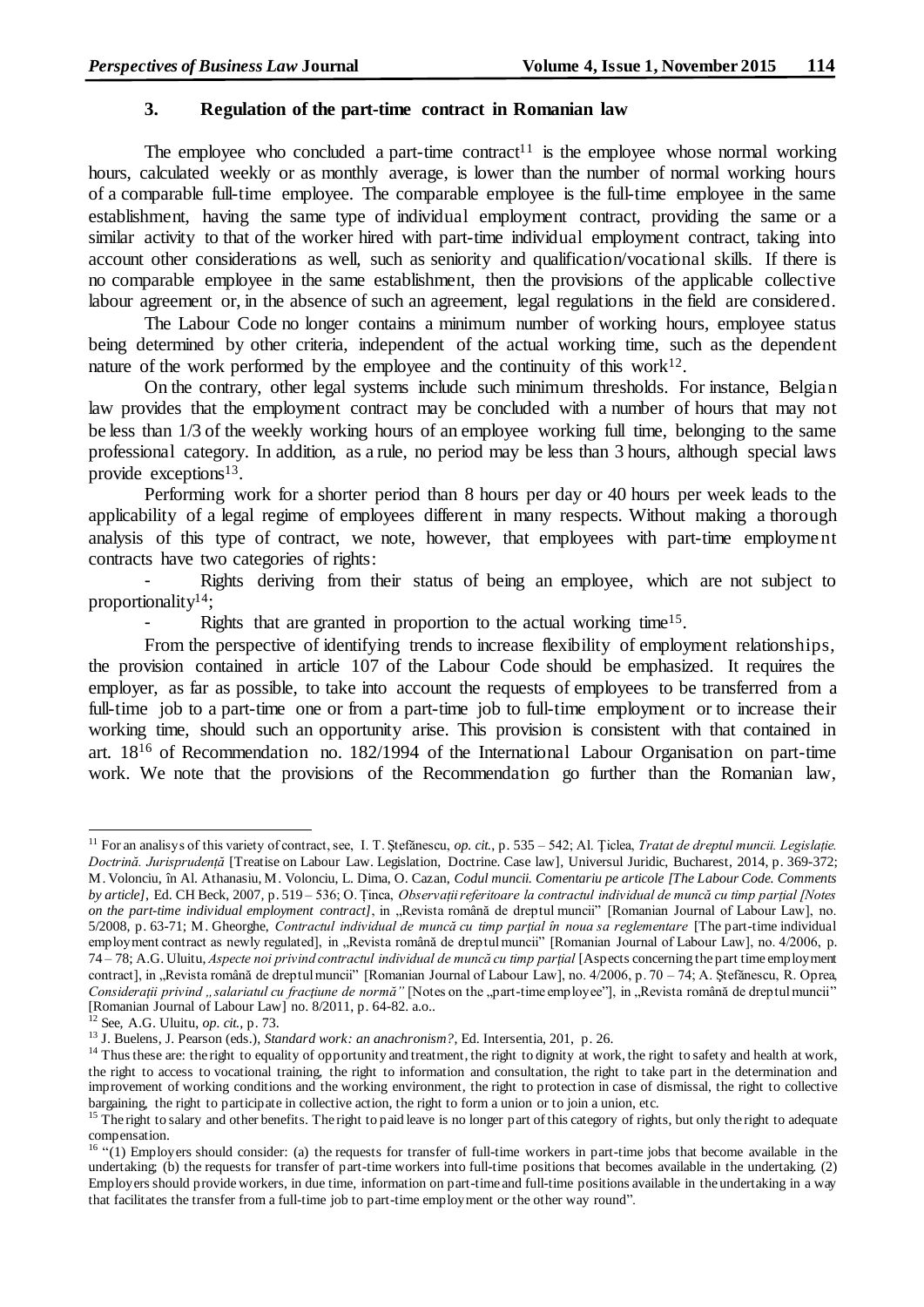requiring the employer to accept the request of the employee to be transferred from a full time job to a part-time job, if this request is soundly motivated<sup>17</sup>.

Some systems of law also provide the correlative right for persons employed part-time to take full-time employment, if a full-time position according to their qualification is vacated at unit level. Thus, for example, when hiring for a full-time job, the Belgian law gives priority to the part-time worker already employed in the unit – over a candidate from outside the unit, in conditions of identical training<sup>18</sup>. The Finnish system goes a step further than that by requiring the employer to provide training for part-time employees in order to facilitate the transition to full time jobs (surely if there are such jobs vacant within the unit) $1^9$ .

Regarding part-time employment contracts, it must be pointed out that (unlike other legal systems) implementation of Romanian legislation referring to the number of workers is done in respect to persons, not working hours<sup>20</sup>.

Some practical difficulties are raised by art. 105 para. (1) c) of the Labour Code, which prohibits part-time employees from working overtime except in cases of force majeure or for other urgent works to prevent accidents or to minimize their consequences. As the workload often fluctuates, we believe that this ban is an additional obstacle in the way of internal flexibility. If the part-time employee, despite this prohibition, is still providing – at the employer's request – extra hours, the legal regime of these hours will be fully implemented (art. 120-124 of the Labour Code), but the deed of the employer will be considered an offense under art. 260 para. (1) i) of the Labour Code.

With the exceptions provided in art. 103-107 of the Labour Code, all other regulations equally apply to full-time or part-time employees<sup>21</sup>.

# **4. Conclusions**

 $\overline{a}$ 

The part-time contract requires more than legislation prohibiting discrimination: **it requires a strategy.** Based on studies regarding the voluntary or non-voluntary conclusion of this type of contract, the Romanian legislator shall have to make a decision: choose to encourage or to discourage this type of contract? The decision is not easy, because the reasons behind such contracts (mediated causes of part-time contracts) can be extremely diverse. The main question that arises is whether parttime work is the first step towards full-time employment or, conversely, part-time contracts (the "mini-jobs" so popular in today's Europe) actually erodes the foundation of the standard contract.

The vulnerability of part-time employees, be it economic or expressed in terms of identity, as manifestation of indirect discrimination that these contractual terms hide, is not as obvious as in the case of other non-standard contracts. Precarious work is usually associated with fixed-term employment contracts, this being a more frequent subject for analysis and concern at national and European level. Moreover, some authors do not even include part-time work among categories of non-standard contracts because it does not contain the germ of insecurity that characterize a-typical work, and the actual duration of the working day would not, by itself, be decisive when it comes to relating to the standard.

However, it can be considered that between standard employment contracts and part-time employment contracts there is not only a quantitative difference (how many hours of work involve each), but also a qualitative difference (what kind of workers conclude such contracts). We will find

<sup>&</sup>lt;sup>17</sup> The reasons referred to in the Recommendation are: pregnancy or the need to care for a small child or a disabled or sick member of the family, as the subsequent return to full time employment.

<sup>18</sup> Jan Buelens, Kelly Reyniers, *Standard and non-standard work in Belgium*, în J. Buelens, J. Pearson (eds.), *op. cit.*, p. 19.

<sup>19</sup> Jari Hellsten, *Standard and non-standard work in Finland*, în J. Buelens, J. Pearson (eds.), *op. cit.*, p. 44.

 $20$  For example, a redundancy will be collective if it involves at least 10 employees (out of a total of less than 100, according to art. 68) para. 1 letter a) of the Labour Code) and the fact that the 10 employees might be all part time workers, while full-time employees are not laid off, is irrelevant. Or negotiation for a collective labor agreement will be mandatory if the unit has more than 21 employees, be they employed part-time (according to Art. 129 of the Social Dialogue Law no. 62/2011).

 $21$  For example, the damage caused by the employee to the employer may only be recovered in rates that will not exceed one third of the net monthly salary, whether it corresponds to a full-time or part-time contract of employment.